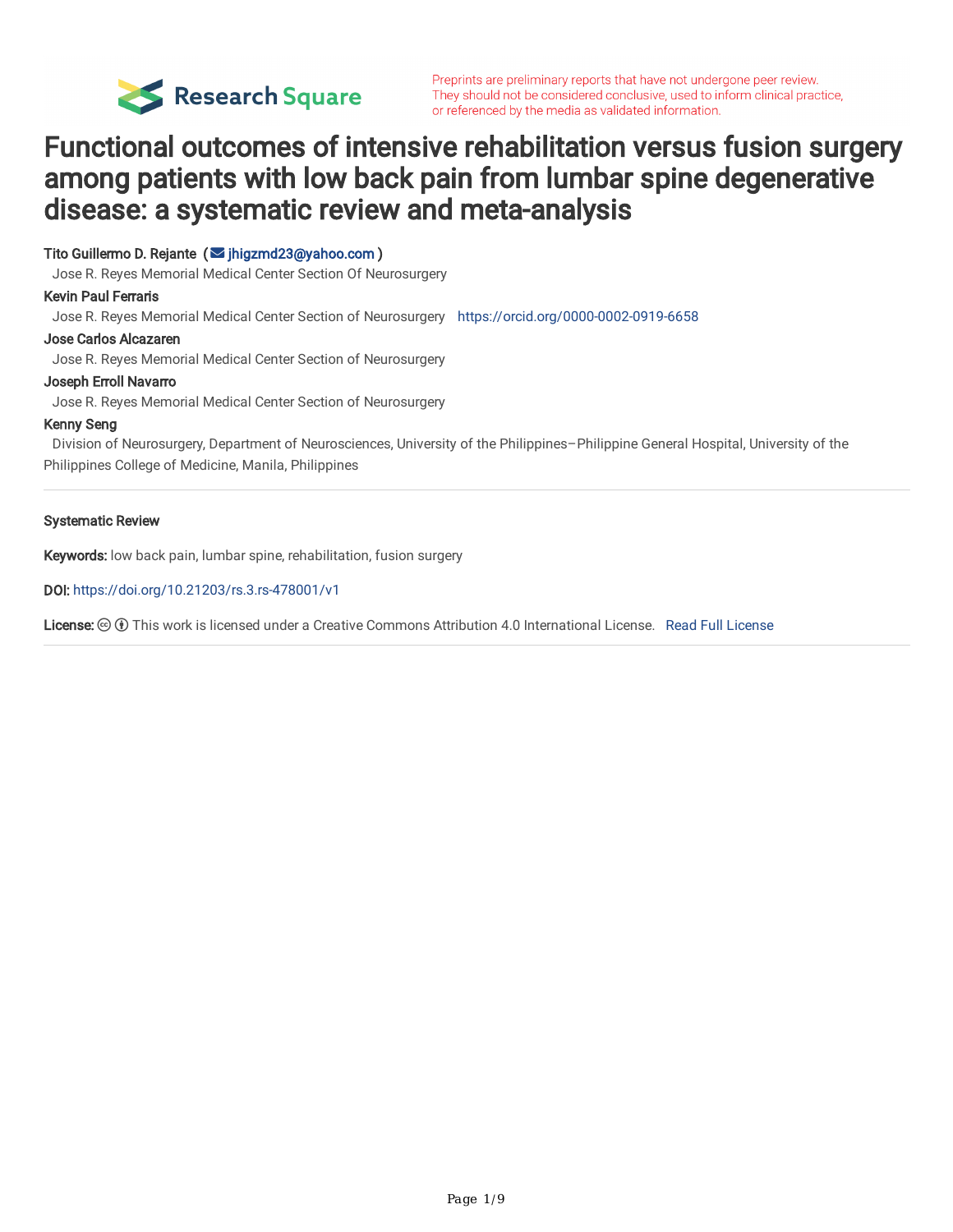# Abstract

Objective: The aim of this study is to compare the functional outcomes of intensive rehabilitation and lumbar spine fusion surgery among patients with chronic low back pain from lumbar spine degenerative disease.

Methods: We did a systematic search of clinical trials on the topic followed by a meta-analysis using random effects model. The functional outcomes that were compared include Oswestry Disability Index score, improvement in low back pain and leg pain, as well as overall patient outcome.

Results: Five randomized controlled trials were included in the meta-analysis. There was a 7.25 improvement in change in Oswestry Disability Index (95% CI 1.22-13.17; p=0.02;  $1^2$ =98%) favoring fusion surgery. All studies showed improvement in low back pain with a VAS score change of 11.49 favoring fusion surgery (95% CI 4.48-18.50;  $p=0.001$ ;  $l^2=96$ %). There was a VAS score change of 7.2 improvement in leg pain (95% CI -8.58-22.97; p=0.37; I<sup>2</sup>=98%) however the effect was not significant. There was no significant difference in terms of overall patient outcome (95% CI 0.23-1.08; p=0.08; I2=78%).

Conclusion: Among patients with chronic low back pain, lumbar spine fusion surgery showed improvement in functional outcomes of change in disability and low back pain when compared with intensive rehabilitation. However, the two treatment options showed no differences in terms of improvement of leg pain and overall patient outcome.

# Introduction

Back pain is extremely common, with over 600 million individuals afflicted, and is the leading cause of years lived with disability worldwide.<sup>1</sup> Low back pain is the hallmark of lumbar degenerative disease; unfortunately, it is a nonspecific complaint when trying to determine which patients will benefit most from surgery.<sup>2</sup> Initial management is mostly non-operative, but lumbar spinal fusion has been used for nearly almost a century and has shown clinical efficacy in decreasing pain and disability scores as well as giving patients the ability to return to work.<sup>2</sup> The principle of spinal fusion is to provide a biomechanically lasting interbody union, which can be accomplished with the use of different surgical approaches, implants and grafts.<sup>3</sup> However, fusion procedures have not been effective for all patients, and the alternative is physical therapy and rehabilitation.

Physical rehabilitation is the most common method used to apply non-operative treatment of symptoms of patient with chronic low back pain. Therapeutic protocols may include the use of modalities for pain relief, bracing, exercise, ultrasound, electrical stimulation, and activity modification. Physical rehabilitation is recommended to reduce pain, to restore range of motion and function, and to strengthen and stabilize the spine, and restore mobility of the neural tissue.<sup>4,5</sup> In low- and middle-income countries where the costs of spinal implants could be prohibitive for the majority of patients with chronic low back pain, this study becomes relevant in determining whether intensive rehabilitation may become a reasonable option.

In randomized controlled trials (RCTs) by Brox and coworkers, <sup>6</sup> Fairbank and coworkers, <sup>7</sup> and Mannion and coworkers, <sup>4</sup> there were no statistically significant differences between treatment groups randomized to either lumbar fusion surgery or cognitive intervention and exercises. In contrast, the RCTs by Moller and colleagues<sup>8</sup> and Fritzel and colleagues<sup>9</sup> showed that the patients who were randomized to the surgical group had better outcomes than their non-surgical counterparts. For clinicians who deliberate and ruminate on these two diverging treatment options, it becomes imperative to clarify the weights of evidences in a meta-analysis.

# Materials And Methods

## Search Strategy and Selection Criteria

We reviewed articles on the topic that were published between January 2000 and June 2020 in PubMed, the Cochrane Central Registry of Clinical Trials and EMBASE. The keywords used were "chronic low back pain," "lumbar spine," "degenerative disease," "spinal fusion," "lumbar fusion," "surgical stabilization," "physical therapy," and "rehabilitation." The search was limited to human subjects in a prospective, randomized controlled study design. An effort was made to search for grey literatures. RCTs comparing the outcome between groups of patients with chronic low back pain from degenerative disc disease or spondylosis with or without spondylolisthesis who were treated with fusion surgery or rehabilitation, and with random allocation between groups, were considered eligible for inclusion in this meta-analysis. We excluded trials that involved patients with low back pain due to fracture, metastasis, and inflammation. We also excluded trials that compared one form of surgery versus other types of operative intervention.

### Study Selection and Reporting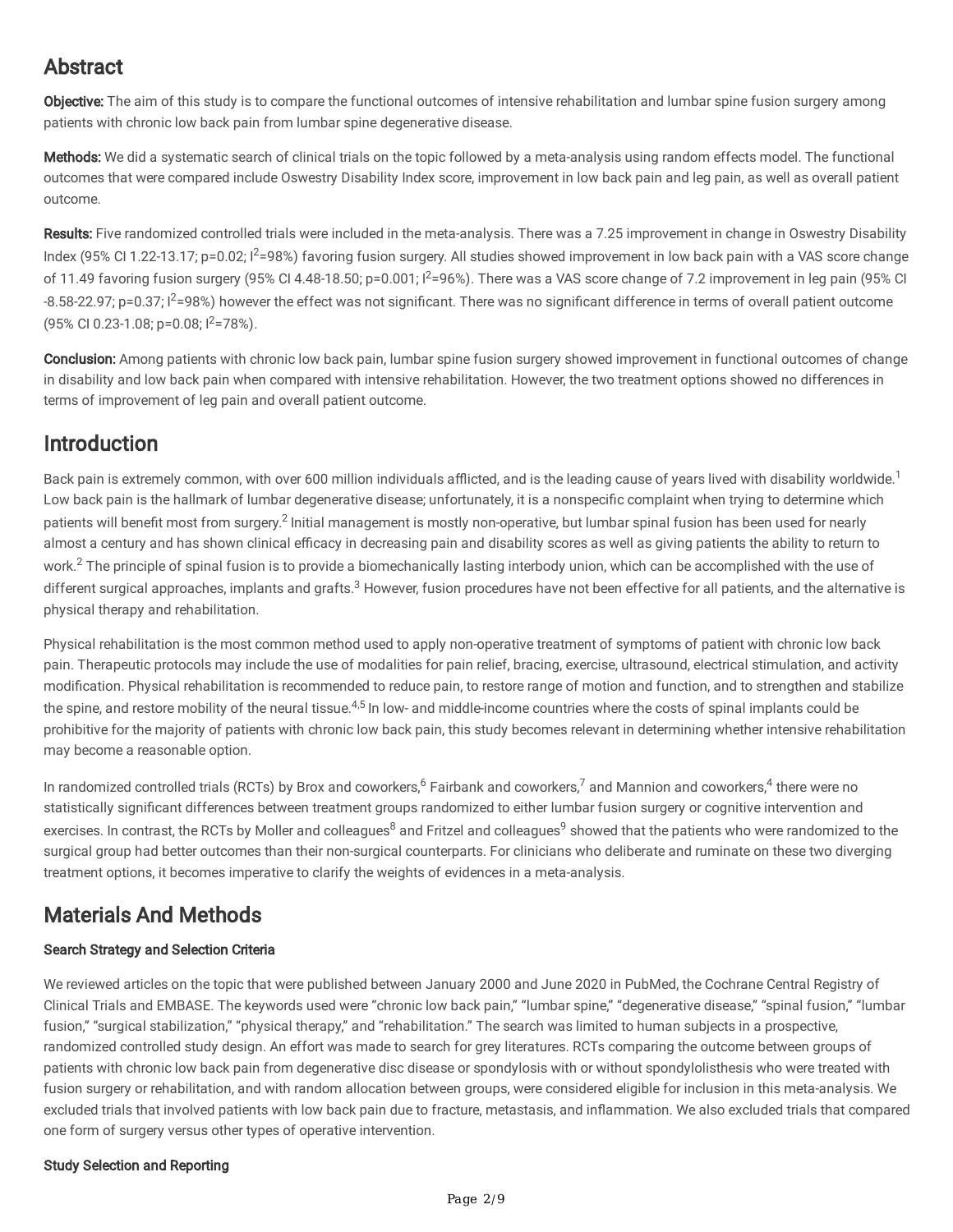All included articles were independently screened and assessed for validity and eligibility of studies. Appraisal was done to minimize bias using Cochrane Methodological risk assessment tool. The following data were extracted from each of the included trials: author, year of publication, type of population, study design, sample size, duration of study, intervention, comparator, study outcomes, location of population and study outcomes. Our report followed the generally accepted guideline that is the Preferred Reporting Items for Systematic Reviews and Meta-Analyses (PRISMA).

### Statistical Analysis

Data were extracted from tables and from the associated text describing the outcomes before and after treatment. The functional outcomes were pretreatment and posttreatment differences based on Oswestry Disability Index (ODI), low back pain or leg pain determined through the Visual Analog Scale (VAS) score, and overall patient outcome. The homogeneity of ORs was tested using Cochran's Q statistics. If homogeneity was rejected at the 0.1 level, then the ORs were treated using the random effects model, with the presumption that there were multiple potential sources of heterogeneity being present in the studies that were included. The overall odds ratio (OR) was computed using the Cochran-Mantel-Haenszel method. Meta-analysis results were presented as mean difference (MD) and standard deviations (SD), with 95% confidence intervals (CI), and graphically presented as forest plots. Inverse variance method was used to calculate estimates for continuous variables. Review Manager version 5.4 was the software used for the analyses.

## **Results**

### Search Results

The search revealed 220 articles from database search and 15 articles from bibliography search. After duplicates and non-RCTs have been been excluded, 61 articles were screened and full-text articles were reviewed. Of the 11 screened-in articles, 6 were further excluded because they different outcome interest and similarity in patients involved. Five studies fulfilled eligibility criteria and were analyzed after full-text systematic review. Figure 1 shows the flow of selection process while Table 1 summarizes the characteristics of the included studies.

### Study Characteristics

The 5 studies included were published from 2000-2020 involving 1288 patients. Studies took place in United Kingdom, Sweden and Norway. All of the studies involved patients with chronic low back pain. All studies had lumbar fusion as main surgical approach described as posterolateral fusion compared with rehabilitation and physical therapy. Nonsurgical approach which includes rehabilitation, physical therapy and exercises have different programs and routines across the studies. Follow-up ranged from 1 year to 11 years. Four of the studies has a follow up period of 2 years. All of the studies used the ODI for the changes in disability. Four studies used VAS to measure changes in pain. Most of the studies were single blinded. There were no significant differences in baseline characteristics of groups being compared and all studies reported randomization. Four studies had adequate follow-up. The study by Mannion and colleagues have 45% dropout on their long term follow up of 11 years. Table 2 gives a summary of the risk of bias assessment for included studies.

### Functional Outcomes

### Oswestry Disability Index

The Forest plot (Figure 2) shows the mean difference in change in ODI between the Lumbar Spine Fusion Surgery and Rehabilitation groups. All studies showed improvement on change in ODI favoring surgery. There was a 7.25 improvement in change in ODI (95% CI 1.22-13.17;  $p=0.02$ ;  $1^2=98%$ 

The sensitivity analysis (Figure 2A) shows the mean difference in change in ODI between the Lumbar Spine Fusion Surgery and Rehabilitation groups in 2 years. Studies by Mannion and Brox have 11 years and 1 year follow-up respectively. All studies showed improvement in change in ODI after 2 years, favoring surgery. There was a 10.52 improvement in change in ODI (95% CI 2.45-18.58; p=0.01;  $1^2 = 99\%$ 

### Low Back Pain

The subgroup analysis (Figure 3) shows the mean difference in improvement in low back pain between the Lumbar Spine Fusion Surgery and Rehabilitation groups. All studies showed improvement in low back pain favoring surgery. There was an 11.49 improvement in VAS score for low back pain (95% CI 4.48-18.50; p 0.001;  $1^2$ =96%)

### Leg Pain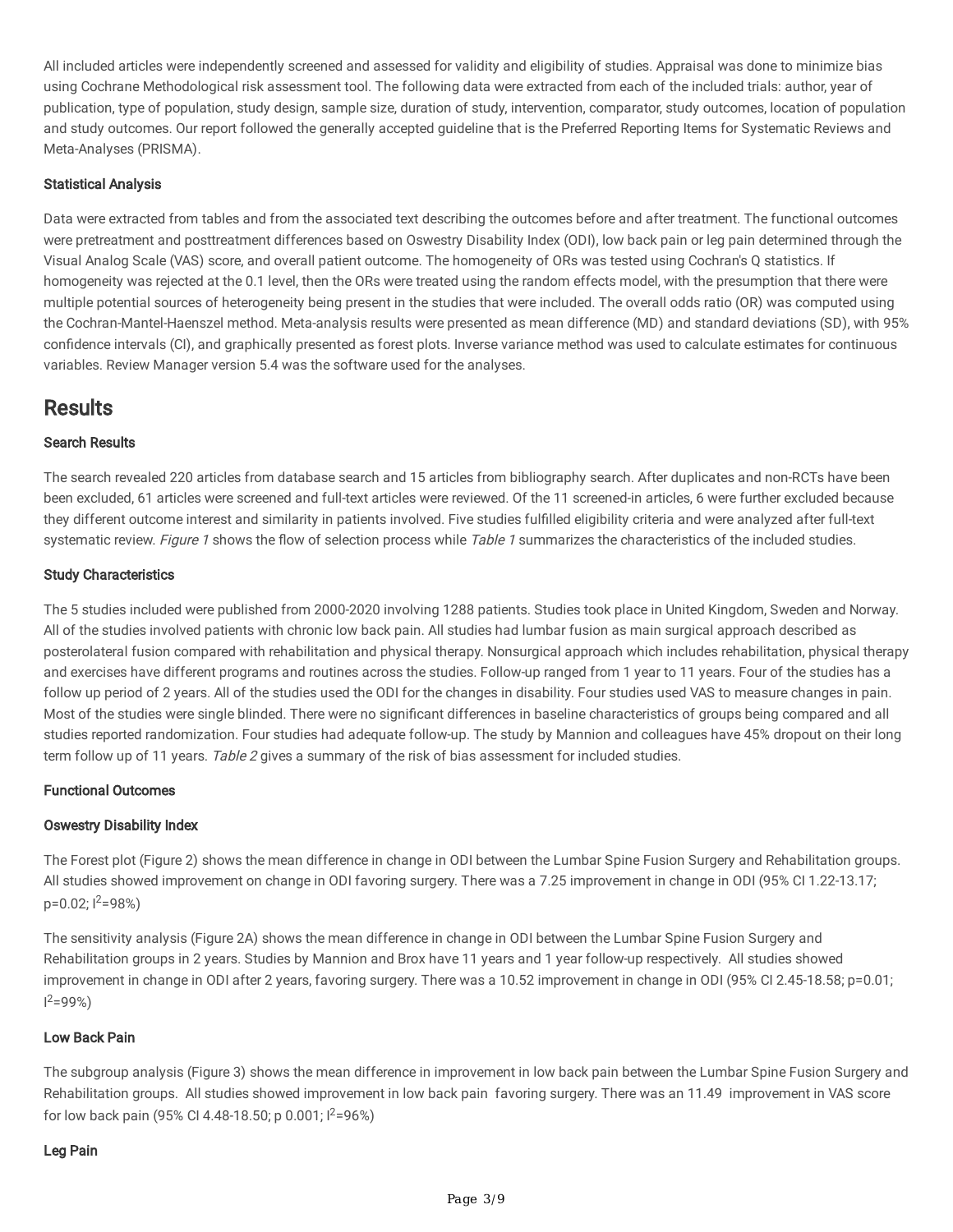The subgroup analysis (Figure 4) shows the mean difference in improvement in leg pain between the Lumbar Spine Fusion Surgery and Rehabilitation groups. There was a 7.2 improvement in VAS score for leg pain (95% CI-8.58-22.97;  $p=0.37$ ;  $l^2=98$ %); however, the effect was not significant.

### Overall Patient Outcome

The subgroup analysis (Figure 5) shows the odds ratio in overall patient outcome between the Lumbar Spine Fusion Surgery and Rehabilitation groups. There was no significant difference in the overall patient outcome (95% CI 0.23-1.08;  $p=0.08$ ;  $l^2=78$ %).

## **Discussion**

This meta-analysis of five RCTs showed significant improvement in the change in disability index scores and low back pain among patients who underwent surgery compared to those who underwent intensive rehabilitation. However, there were no significant differences in the improvement of leg pain and overall patient outcome.

The Forest plot on change in the disability score (Figure 2) shows the rather high heterogeneity of  $l^2=98\%$ . An important factor that may be considered is the duration of evaluation. Duration of follow-up may confound the assessment for disability and pain. A sensitivity analysis was done to include only the studies that followed up the patients after 2 years. A high heterogeneity is noted after sensitivity analysis wherein other factors may be considered such as the differences on the plan for rehabilitation and surgical technique. Studies of this kind of treatment wherein it is difficult to blind the patients and the caregiver were prone to performance bias.

Pain is subjective hence a validated tool to quantify pain was used in the included studies. There was significant improvement in pain scores for low back pain following surgery. For leg pain however, there was no significant improvement in the pain scores. The overall patient outcome measured in the study is equivalent to the patient's subjective perception of improvement. There was no statistical difference between lumbar spine fusion surgery and rehabilitation in terms of overall patient outcome.

The results of our meta-analysis corroborate that of Chou and colleagues<sup>10</sup> wherein surgery was found to be equivalent to an intense rehabilitation program for patients with for low-back pain and lumbar spondylolisthesis. The argument for fusion surgery is stronger in patients with lumbar degenerative disease presenting mostly as stenosis with evidence of instability. The landmark Spine Patient Outcomes Research Trial (SPORT) with randomized (n = 304) and observational (n = 303) patients who have lumbar spondylolisthesis, it was concluded after as-treated analysis that surgery was better in each outcome measure at 2-, 4-, and 8-year follow-up.<sup>11-13</sup>

Given the overall findings, lumbar spine fusion surgery can somehow provide more benefit in lowering disability and low back pain among patients with chronic low back pain from degenerative causes like spondylolisthesis. Intensive rehabilitation presents as a respectable alternative for patients who does not want to undergo surgery because it appears equivalent to lumbar spinal fusion surgery when it comes to improving leg pain and overall patient outcome. Considering costs and accessibility, intensive rehabilitation can also be offered to patients who refuse to undergo surgery and who have comorbid illnesses for which general anesthesia and surgery are contraindicated.

# **Conclusion**

Among patients with chronic low back pain, lumbar spine fusion surgery showed improvement in functional outcomes of change in disability and low back pain when compared with intensive rehabilitation. However, the two treatment options showed no differences in terms of improvement of leg pain and overall patient outcome.

# **Declarations**

## **Conflict of Interest**

The authors declare that the research was conducted in the absence of any commercial or financial relationships that could be construed as a potential conflict of interest.

# References

1. Vos T, Flaxman AD, Naghavi M, et al. Years lived with disability (YLDs) for 1160 sequelae of 289 diseases and injuries 1990-2010: a systematic analysis for the Global Burden of Disease Study 2010. Lancet. 2012;380:2163-2196.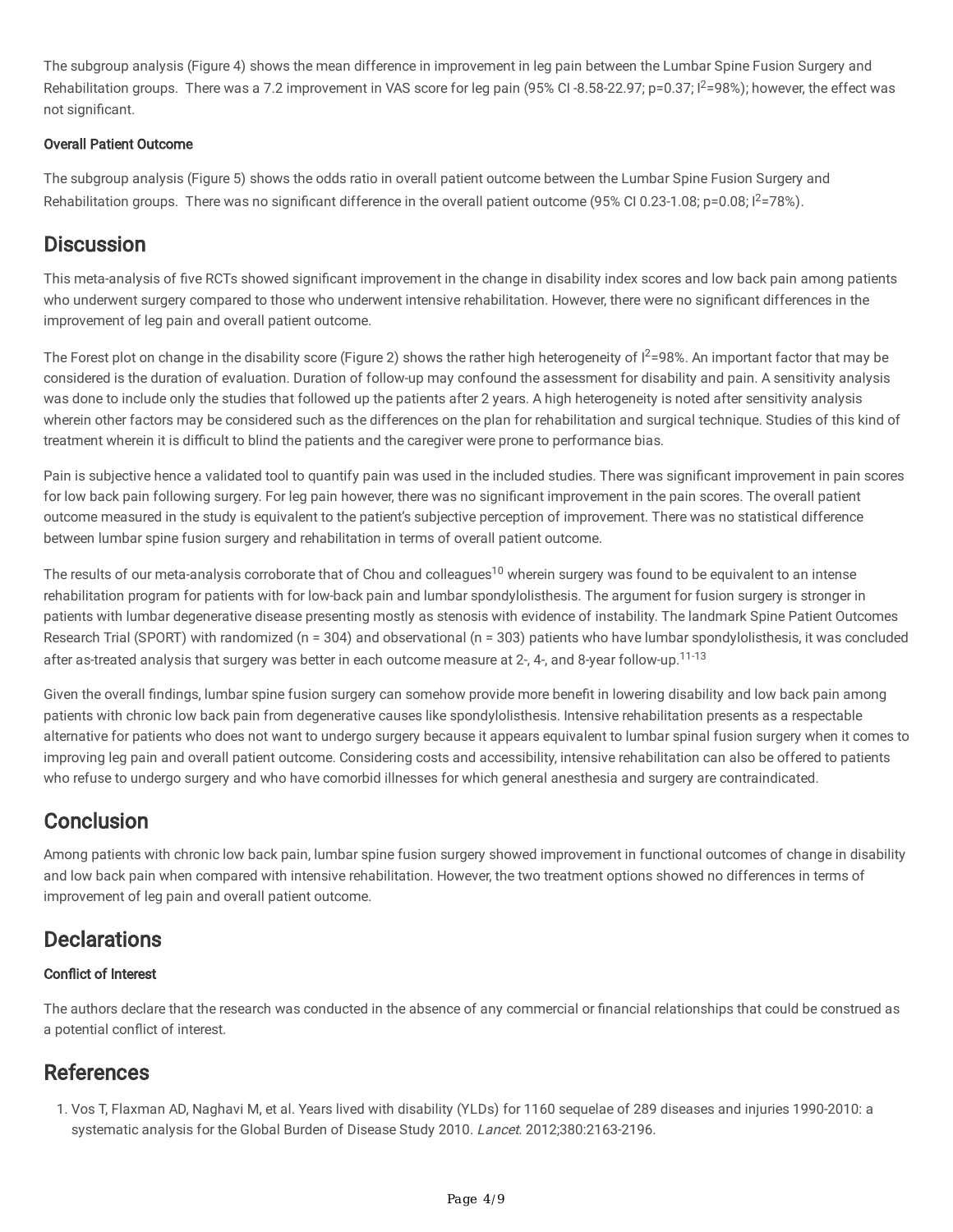- 2. Reid PC, Morr S, Kaiser MG. State of the union: a review of lumbar fusion indications and techniques for degenerative spine disease: JNSPG 75th Anniversary Invited Review Article. Journal of Neurosurgery: Spine. 2019;31(1):1-14. doi[:3171/2019.4.SPINE18915](https://doi.org/10.3171/2019.4.SPINE18915)
- 3. Schnake, K. J., Rappert, D., Storzer, B., Schreyer, S., Hilber, F., & Mehren, C. (2018).Lumbale Spondylodese Indikationen und Techniken. Der Orthopäde. doi:1007/s00132-018-03670-w
- 4. Mannion AF, Brox JI, Fairbank JCT. Comparison of spinal fusion and nonoperative treatment in patients with chronic low back pain: long-term follow-up of three randomized controlled trials. The Spine Journal. 2013;13(11):1438-1448. doi[:1016/j.spinee.2013.06.101](https://doi.org/10.1016/j.spinee.2013.06.101)
- 5. Rivero-Arias O, Campbell H, Gray A, Fairbank J, Frost H, Wilson-MacDonald J. Surgical stabilisation of the spine compared with a programme of intensive rehabilitation for the management of patients with chronic low back pain: cost utility analysis based on a randomised controlled trial. BMJ. 2005;330(7502):1239. doi:[1136/bmj.38441.429618.8F](https://doi.org/10.1136/bmj.38441.429618.8F)
- . Ivar Brox J, Sørensen R, Friis A, et al. Randomized Clinical Trial of Lumbar Instrumented Fusion and Cognitive Intervention and Exercises in Patients with Chronic Low Back Pain and Disc Degeneration. Spine. 2003;28(17):1913-1921. doi:[1097/01.BRS.0000083234.62751.7A](https://doi.org/10.1097/01.BRS.0000083234.62751.7A)
- 7. Fairbank J, Frost H, Wilson-MacDonald J, Yu L-M, Barker K, Collins R. Randomised controlled trial to compare surgical stabilisation of the lumbar spine with an intensive rehabilitation programme for patients with chronic low back pain: the MRC spine stabilisation trial. BMJ. 2005;330(7502):1233. doi[:1136/bmj.38441.620417.8F](https://doi.org/10.1136/bmj.38441.620417.8F)
- . Möller, Hans, and Rune Hedlund. "Surgery Versus Conservative Management in Adult Isthmic Spondylolisthesis: A Prospective Randomized Study: Part 1." Spine 25, no. 13 (July 2000): 1711–15. <https://doi.org/10.1097/00007632-200007010-00016>.
- 9. Fritzell P, Hägg O, Wessberg P, Nordwall A, Group the SLSS. Chronic Low Back Pain and Fusion: A Comparison of Three Surgical Techniques: A Prospective Multicenter Randomized Study From the Swedish Lumbar Spine Study Group. Spine. 2002;27(11):1131-1141.
- 10. Chou R, Baisden J, Carragee EJ, Resnick DK, Shaffer WO, Loeser JD. Surgery for Low Back Pain: A Review of the Evidence for an American Pain Society Clinical Practice Guideline. Spine. 2009;34(10):1094-1109. doi:[1097/BRS.0b013e3181a105fc](https://doi.org/10.1097/BRS.0b013e3181a105fc)
- 11. Weinstein JN, Lurie JD, Tosteson TD, et al. Surgical versus Nonsurgical Treatment for Lumbar Degenerative Spondylolisthesis. New England Journal of Medicine. 2007;356(22):2257-2270. doi:[1056/NEJMoa070302](https://doi.org/10.1056/NEJMoa070302)
- 12. Weinstein JN, Tosteson TD, Lurie JD, et al. Surgical Versus Nonoperative Treatment for Lumbar Spinal Stenosis Four-Year Results of the Spine Patient Outcomes Research Trial. Spine. 2010;35(14):1329-1338. doi:[1097/BRS.0b013e3181e0f04d](https://doi.org/10.1097/BRS.0b013e3181e0f04d)
- 13. Abdu WA, Sacks OA, Tosteson ANA, et al. Long-Term Results of Surgery Compared With Nonoperative Treatment for Lumbar Degenerative Spondylolisthesis in the Spine Patient Outcomes Research Trial (SPORT). Spine. 2018;43(23):1619-1630. doi[:1097/BRS.0000000000002682](https://doi.org/10.1097/BRS.0000000000002682)

## Tables

Table 1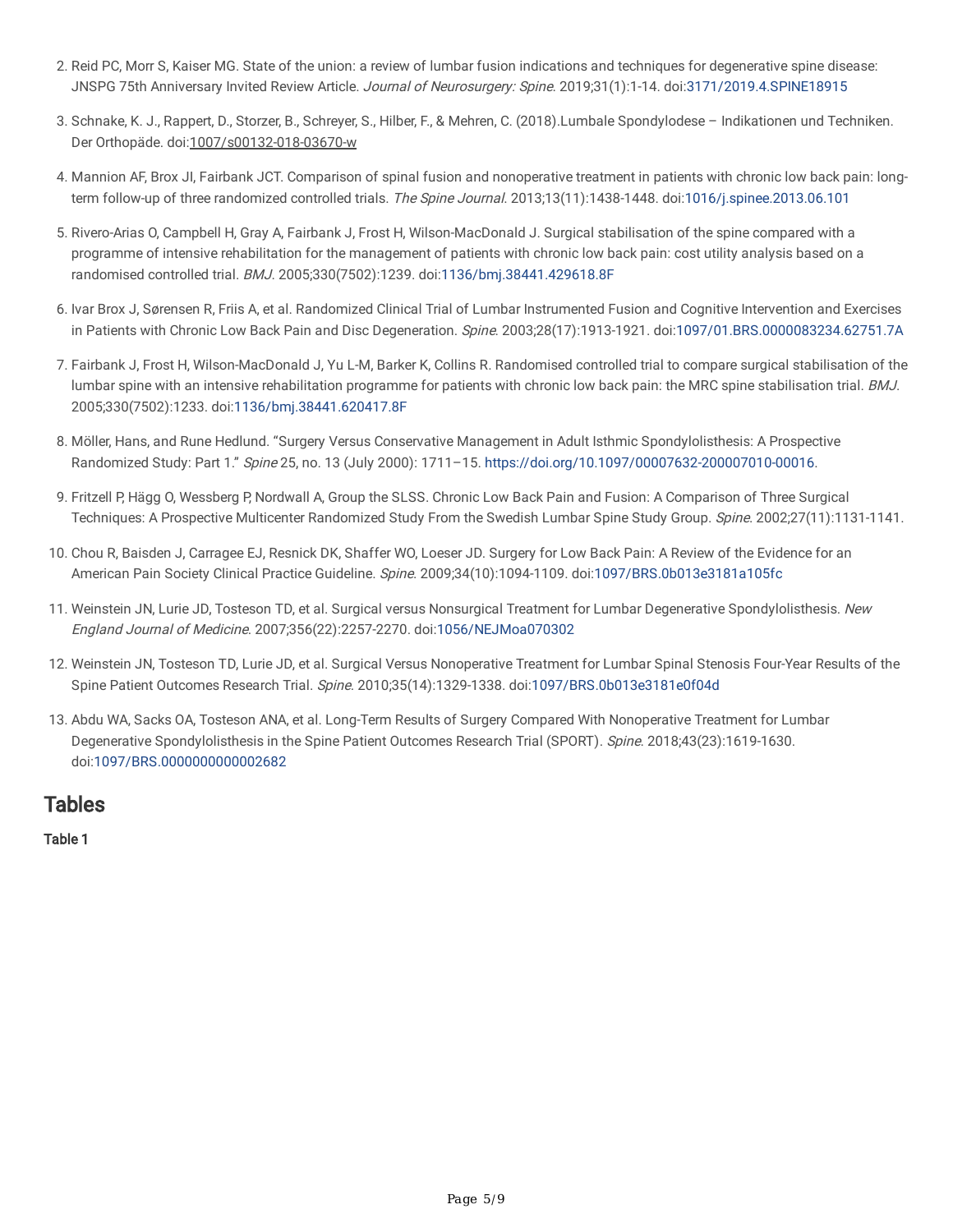| <b>Study</b>        | <b>Randomised patients</b><br>(surgery/rehabilitation<br>or physical therapy) | Inter-vention                                                                                                                                                       | Follow-<br><b>up</b><br>interval         | Inclusion criteria                                                                                                                                                                                                                                                             | Setting                            | Tool                                                                                          | <b>Endpoints</b>                                                                                                                                                                  |
|---------------------|-------------------------------------------------------------------------------|---------------------------------------------------------------------------------------------------------------------------------------------------------------------|------------------------------------------|--------------------------------------------------------------------------------------------------------------------------------------------------------------------------------------------------------------------------------------------------------------------------------|------------------------------------|-----------------------------------------------------------------------------------------------|-----------------------------------------------------------------------------------------------------------------------------------------------------------------------------------|
| Fairbank<br>2005    | 176/173                                                                       | Intensive<br>rehabilitation/<br><b>Spinal Fusion</b><br>surgery                                                                                                     | 2 years                                  | Aged between 18<br>and 55, with<br>more than a 12<br>month history of<br>chronic low back<br>pain (with or<br>without referred<br>pain) and<br>irrespective of<br>whether they had<br>had previous root<br>decompression<br>or discectomy                                      | United<br>Kingdom                  | Oswestry<br>disability<br>index and the<br>shuttle<br>walking test,<br>SF-36<br>questionnaire | No difference                                                                                                                                                                     |
| Fritzell<br>2001    | 72/222                                                                        | 3 Spinal Fusion<br>Surgery<br>(Posterolateral<br>Fusion, Variable<br><b>Screw</b><br>Placement. Add<br>Interbody Bone<br>Graft/Physical<br>Therapy<br>(Nonsurgical) | 6<br>months,<br>12<br>months,<br>2 years | Aged $25-65$<br>years and of<br>both sexes with<br>severe CLBP may<br>have Previous<br>spine surgery<br>except for<br>successful<br>removal of a<br>herniated disc<br>more than 2<br>years before<br>entering the<br>study and with<br>no persistent<br>nerve root<br>symptoms | Sweden                             | Oswestry<br>disability<br>index, VAS,<br>GFS and<br>Zung<br>Depression<br>Scale               | Decrease in<br>disability, pain,<br>depression and<br>overall result was<br>significantly<br>greater in the<br>surgical group                                                     |
| Mannion<br>2013     | 242/231                                                                       | <b>Spinal Fusion</b><br>Surgery/<br>multidisciplinary<br>cognitive-<br>behavioral and<br>exercise<br>rehabilitation                                                 | 2 years,<br>11<br>years                  | Aged $18-$<br>55years (UK),<br>$25 - 60y$<br>(Norway); LBP<br>duration of at<br>least 1 year                                                                                                                                                                                   | United<br>Kingdom<br>and<br>Norway | Oswestry<br>disability<br>index score                                                         | no statistically or<br>clinically<br>significant<br>differences<br>between<br>treatment groups<br>for ODI scores                                                                  |
| <b>Brox</b><br>2003 | 35/26                                                                         | <b>Lumbar Fusion</b><br>Surgery/<br>Cognitive<br>Intervention and<br>Exercises                                                                                      | 1 year                                   | Age $25 - 60$<br>years. Low back<br>pain duration for<br>at least 1 year                                                                                                                                                                                                       | Norway                             | Oswestry<br>disability<br>index score                                                         | equal<br>improvement in<br>patients with<br>chronic low back<br>pain and disc<br>degeneration<br>randomized to<br>cognitive<br>intervention and<br>exercises, or<br>lumbar fusion |
| Moller<br>2000      | 77/34                                                                         | Spinal Fusion<br>Surgery/Exercise<br>Program                                                                                                                        | $1$ and $2$<br>years                     | lumbar isthmic<br>spondylolisthesis<br>of any grade, at<br>least 1 year of<br>low back pain or<br>sciatica, and a<br>severely<br>restricted<br>functional ability<br>in individuals 18<br>to 55 years of<br>age                                                                | Sweden                             | <b>Disability</b><br>Rating Index<br>(DRI)                                                    | Surgical<br>management of<br>adult isthmic<br>spondylolisthesis<br>improves<br>function and<br>relieves pain<br>more efficiently<br>than an exercise<br>program                   |

Table 2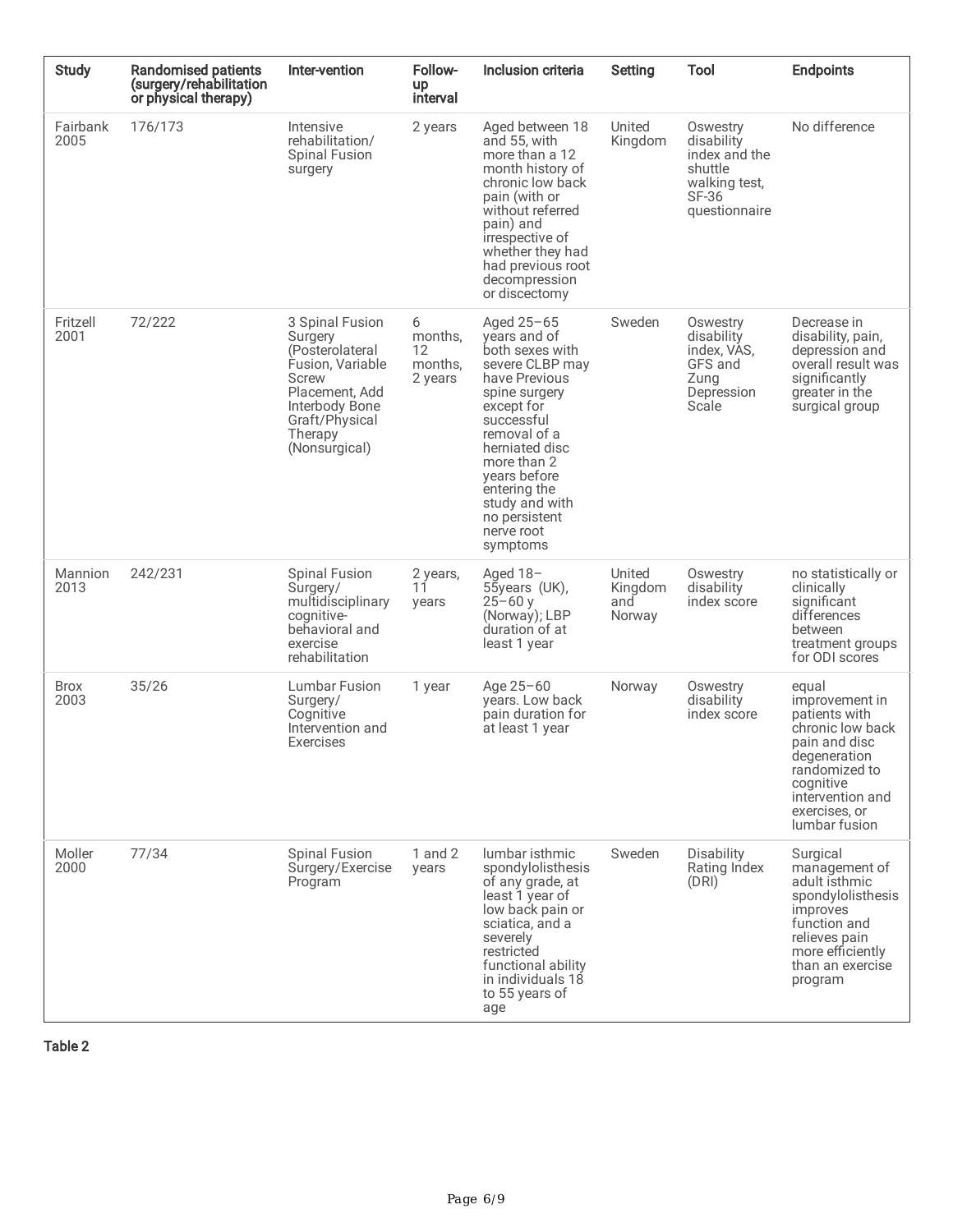| Cochrane Methodological Quality Assessment                     |            |                              |                                                              |                                             |                                                 |  |  |  |  |  |
|----------------------------------------------------------------|------------|------------------------------|--------------------------------------------------------------|---------------------------------------------|-------------------------------------------------|--|--|--|--|--|
| Randomization<br>sequence<br>generation                        | Low<br>Low |                              | Low                                                          | Low                                         | Low                                             |  |  |  |  |  |
| Allocation<br>concealment                                      | Low        | Low                          | High                                                         | Low                                         | Low                                             |  |  |  |  |  |
| <b>Blinding</b>                                                | High       | High                         | High                                                         | High                                        | High                                            |  |  |  |  |  |
| Incomplete data                                                | Low        | Low                          | High                                                         | Low                                         | Low                                             |  |  |  |  |  |
| Selective reporting                                            | Low        | Low                          | Low                                                          | Low                                         | Low                                             |  |  |  |  |  |
| <b>Overall RoB</b>                                             | Low        | Low                          | Low                                                          | Low                                         | Low                                             |  |  |  |  |  |
| Remarks<br>High risk for<br>Performance<br>bias<br><b>Bias</b> |            | High risk for<br>Performance | High risk for Selection,<br>Performanc and Attrition<br>Bias | High risk for<br>Performance<br><b>Bias</b> | High risk for detection<br>and performance bias |  |  |  |  |  |
|                                                                |            |                              | >Risk for Reporting bias                                     |                                             |                                                 |  |  |  |  |  |

# Figures

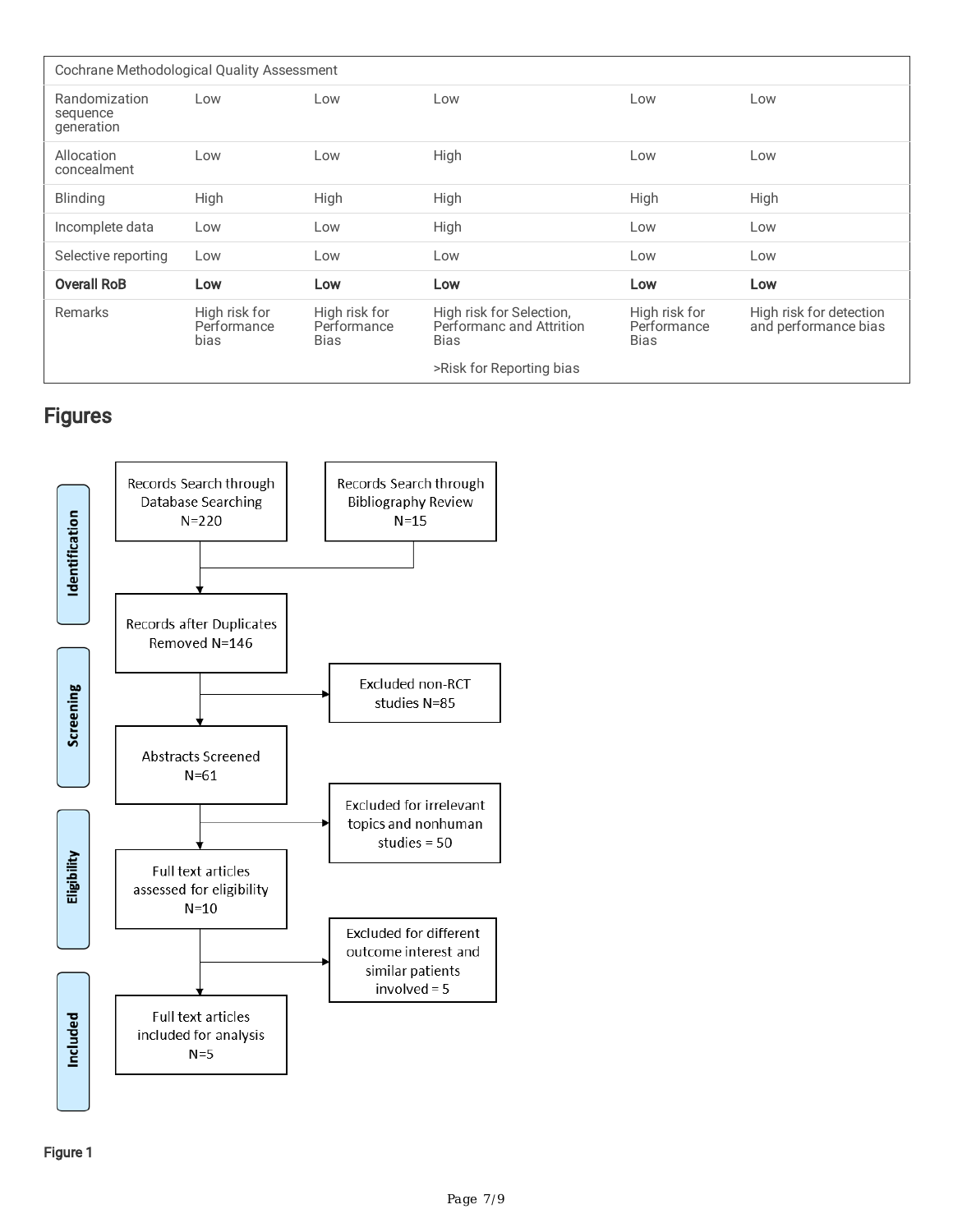Flow Diagram for Search Strategy

|                                                                                                       | Surgery  |            |     | <b>Rehabilitation</b> |                 |                    |                    | <b>Mean Difference</b>     | <b>Mean Difference</b>     |
|-------------------------------------------------------------------------------------------------------|----------|------------|-----|-----------------------|-----------------|--------------------|--------------------|----------------------------|----------------------------|
| <b>Study or Subgroup</b><br>Mean SD                                                                   |          | Total Mean |     |                       | SD Total Weight | IV, Random, 95% CI | IV, Random, 95% CI |                            |                            |
| Moller 2000                                                                                           | 19       | 6.3        | 77  | 0                     | 3.4             | 34                 |                    | 20.1% 19.00 [17.19. 20.81] | ÷                          |
| Mannion 2013                                                                                          | 14.8 9.2 |            | 124 | 12.6                  | 5.5             | 105                | 20.0%              | 2.20 [0.27, 4.13]          |                            |
| Fritzell 2001                                                                                         | 11.6 6.6 |            | 201 | 2.8                   | 4.2             | 63                 | 20.3%              | 8.80 [7.42, 10.18]         |                            |
| Fairbank 2005                                                                                         | 12.5 6.5 |            | 138 | 8.7                   | 5.8             | 146                | 20.2%              | 3.80 [2.36, 5.24]          |                            |
| <b>Brox 2003</b>                                                                                      | 15.6 5.4 |            | 35  | 13.3                  | 6.6             | 26                 | 19.4%              | $2.30$ [-0.80, 5.40]       |                            |
| <b>Total (95% CI)</b>                                                                                 |          |            | 575 |                       |                 |                    | 374 100.0%         | 7.25 [1.34, 13.17]         |                            |
| Heterogeneity: Tau <sup>2</sup> = 44.54; Chi <sup>2</sup> = 222.82, df = 4 (P < 0.00001); $I^2$ = 98% |          |            |     |                       |                 |                    |                    |                            | $-50$<br>$-25$<br>25<br>50 |
| Test for overall effect: $Z = 2.40$ (P = 0.02)                                                        |          |            |     |                       |                 |                    |                    |                            | Rehabilitation Surgery     |



#### Figure 2

Constructed Forest Plot among patients with Chronic Low Back Pain using Random Effects Model Comparator 01: Lumbar Spine Fusion Surgery and Rehabilitation Outcome 01: change in Oswestry Disability Index A. Sensitivity analysis among patients with Chronic Low Back Pain using Random Effects Model Comparator 01: Lumbar Spine Fusion Surgery and Rehabilitation Outcome 01: change in Oswestry Disability Index in 2 years

|                                                                                                                                                         |                          | Surgery    |         |            |                                          | Rehabilitation |     |                    | <b>Mean Difference</b>     | <b>Mean Difference</b> |                                 |   |    |    |
|---------------------------------------------------------------------------------------------------------------------------------------------------------|--------------------------|------------|---------|------------|------------------------------------------|----------------|-----|--------------------|----------------------------|------------------------|---------------------------------|---|----|----|
|                                                                                                                                                         | <b>Study or Subgroup</b> | SD<br>Mean |         | Total Mean | Total Weight<br>IV, Random, 95% CI<br>SD |                |     | IV, Random, 95% CI |                            |                        |                                 |   |    |    |
|                                                                                                                                                         | <b>Brox 2003</b>         | 22.7       | 11      | 35         | 15.4                                     | 10.3           | 26  | 23.0%              | 7.30 [1.92, 12.68]         |                        |                                 |   |    |    |
|                                                                                                                                                         | Fairbank 2005            | 19.5       | 9.1     | 115        | 14.9                                     | 9.1            | 131 | 25.8%              | 4.60 [2.32, 6.88]          |                        |                                 | ÷ |    |    |
|                                                                                                                                                         | Fritzell 2001            |            | 21 10.9 | 201        | 4.3                                      | 4.5            | 63  |                    | 26.1% 16.70 [14.83, 18.57] |                        |                                 | ÷ |    |    |
|                                                                                                                                                         | Moller 2000              | 26         |         | 77         | 9                                        | 9.5            | 34  |                    | 25.2% 17.00 [13.80, 20.20] |                        |                                 | ╼ |    |    |
|                                                                                                                                                         | <b>Total (95% CI)</b>    |            |         | 428        |                                          |                |     | 254 100.0%         | 11.49 [4.48, 18.50]        |                        |                                 |   |    |    |
| Heterogeneity: Tau <sup>2</sup> = 48.15; Chi <sup>2</sup> = 76.64, df = 3 (P < 0.00001); $I^2$ = 96%<br>Test for overall effect: $Z = 3.21$ (P = 0.001) |                          |            |         |            |                                          |                |     |                    |                            | $-50$                  | $-25$<br>Rehabilitation Surgery |   | 25 | 50 |

#### Figure 3

Subgroup analysis of Improvement in Low Back Pain using Random Effects Model between Lumbar Spine Fusion Surgery and Rehabilitation Comparator 01: Lumbar Spine Fusion Surgery and Rehabilitation Outcome 02: Improvement in Low Back Pain



#### Figure 4

Subgroup analysis of Improvement in Leg Pain using Random Effects Model between Lumbar Spine Fusion Surgery and Rehabilitation Comparator 01: Lumbar Spine Fusion Surgery and Rehabilitation Outcome 03: Improvement in Leg Pain